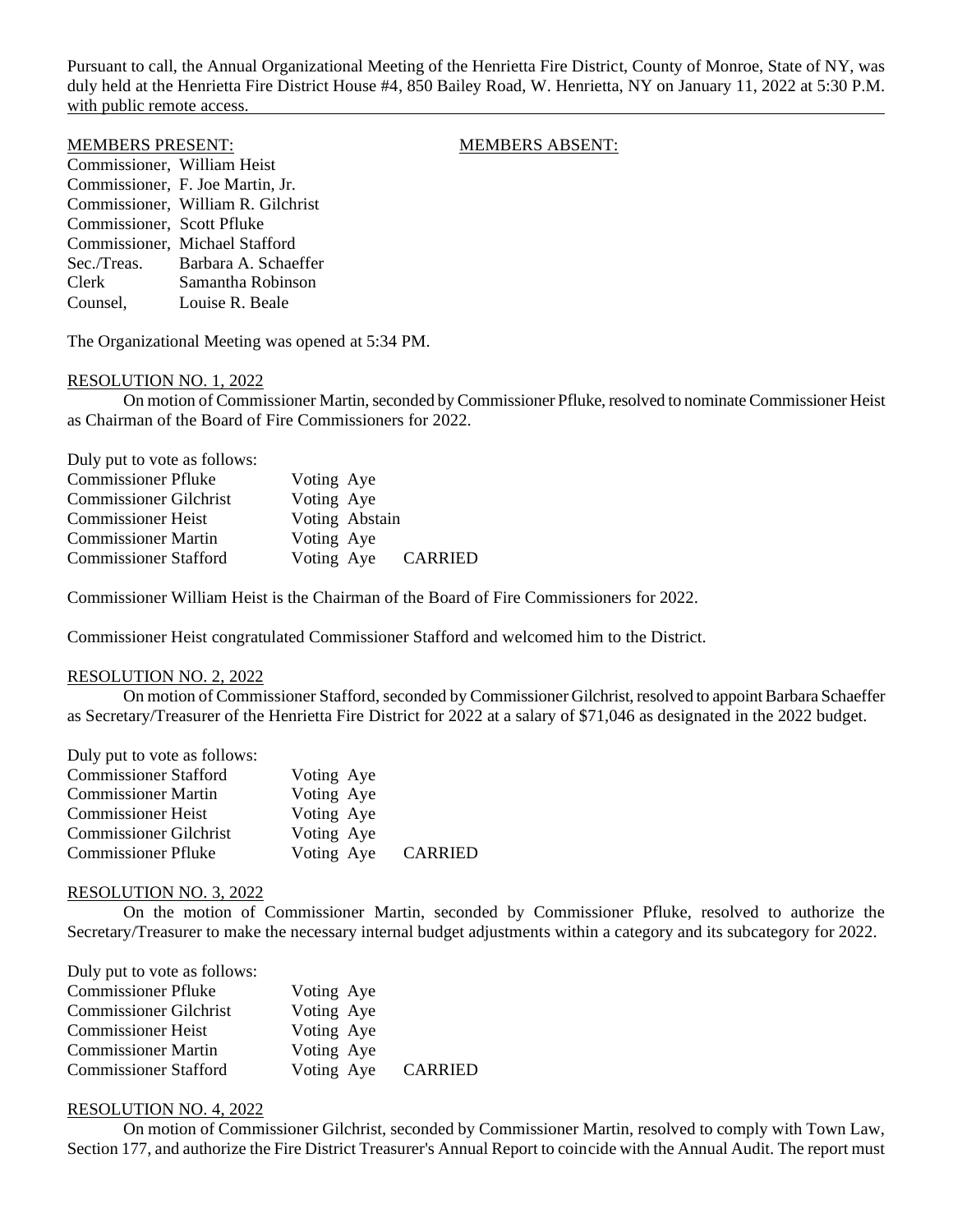be submitted within sixty (60) days after the end of the fiscal year.

| Duly put to vote as follows:  |            |                |
|-------------------------------|------------|----------------|
| <b>Commissioner Stafford</b>  | Voting Aye |                |
| <b>Commissioner Martin</b>    | Voting Aye |                |
| <b>Commissioner Heist</b>     | Voting Aye |                |
| <b>Commissioner Gilchrist</b> | Voting Aye |                |
| <b>Commissioner Pfluke</b>    | Voting Aye | <b>CARRIED</b> |

#### RESOLUTION NO. 5, 2022

On motion of Commissioner Martin, seconded by Commissioner Stafford, resolved to approve bonds for the Treasurer, Clerk III, Career Chief, and Assistant Chief in the amount of \$400,000 each.

| Duly put to vote as follows:  |            |                |
|-------------------------------|------------|----------------|
| <b>Commissioner Pfluke</b>    | Voting Aye |                |
| <b>Commissioner Gilchrist</b> | Voting Aye |                |
| <b>Commissioner Heist</b>     | Voting Aye |                |
| <b>Commissioner Martin</b>    | Voting Aye |                |
| <b>Commissioner Stafford</b>  | Voting Aye | <b>CARRIED</b> |

#### RESOLUTION NO. 6, 2022

On motion of Commissioner Gilchrist, seconded by Commissioner Pfluke, resolved that the Henrietta Fire District retain a depository of funds at the Five Star Bank (Henrietta Branch), and such banks as the Treasurer deems necessary in the best interest of the Henrietta Fire District.

| Voting Aye |                |
|------------|----------------|
| Voting Aye |                |
| Voting Aye |                |
| Voting Aye |                |
| Voting Aye | <b>CARRIED</b> |
|            |                |

# RESOLUTION NO. 7, 2022

On motion of Commissioner Martin, seconded by Commissioner Gilchrist, resolved to retain the firm of DesMarteau and Beale as counsel of the Henrietta Fire District.

| Duly put to vote as follows: |  |  |
|------------------------------|--|--|
|------------------------------|--|--|

| Voting Aye |         |
|------------|---------|
| Voting Aye |         |
| Voting Aye |         |
| Voting Aye |         |
| Voting Aye | CARRIED |
|            |         |

#### RESOLUTION NO. 8, 2022

On motion of Commissioner Martin, seconded by Commissioner Stafford, resolved to utilize the services of Stephen Rossi, Insurance Broker with Paris-Kirwan to place the necessary fire liability and compensation insurance for the Henrietta Fire District for 2022.

| Duly put to vote as follows:  |            |         |
|-------------------------------|------------|---------|
| <b>Commissioner Stafford</b>  | Voting Aye |         |
| <b>Commissioner Martin</b>    | Voting Aye |         |
| <b>Commissioner Heist</b>     | Voting Aye |         |
| <b>Commissioner Gilchrist</b> | Voting Aye |         |
| <b>Commissioner Pfluke</b>    | Voting Aye | CARRIED |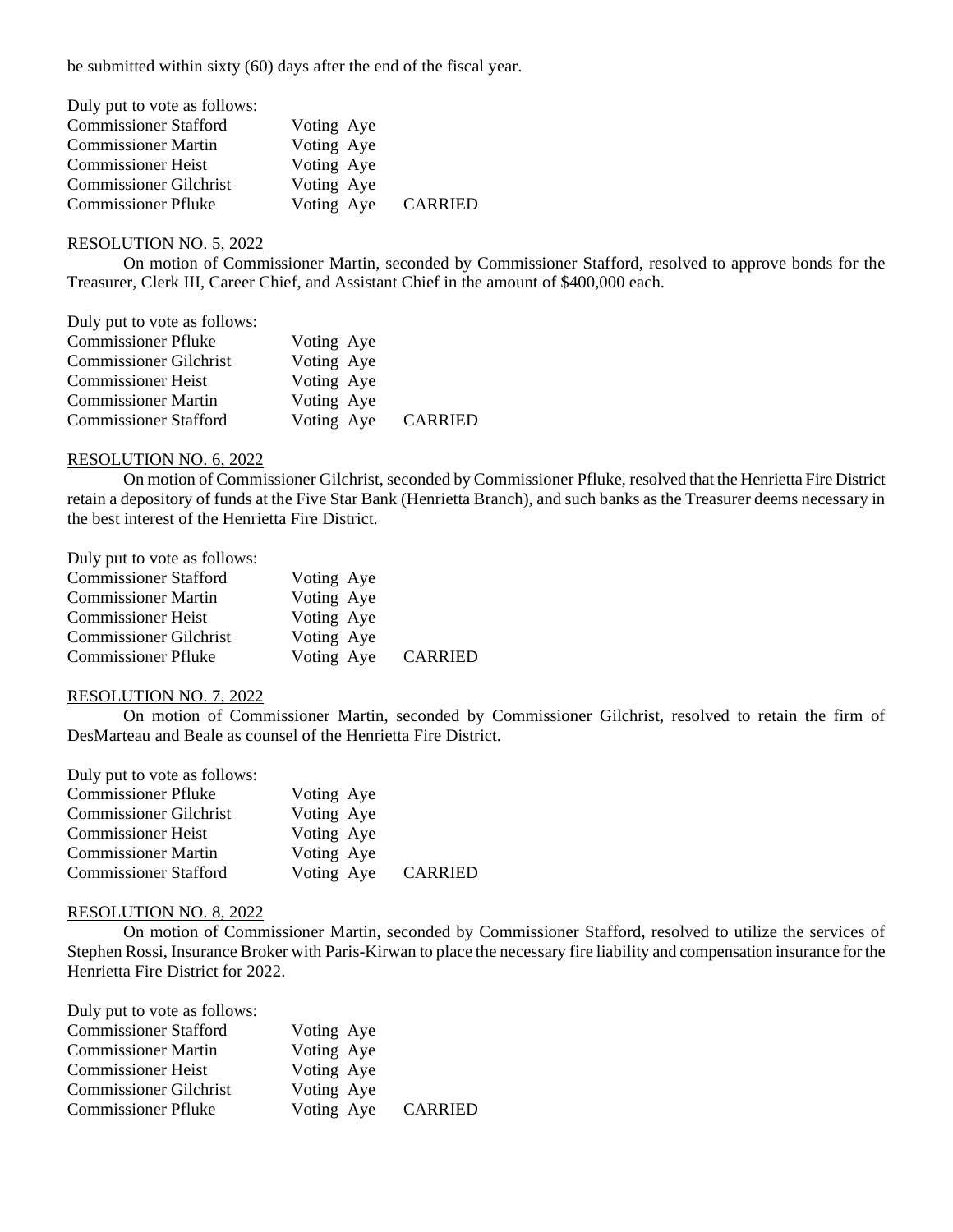## RESOLUTION NO. 9, 2022

On motion of Commissioner Stafford, seconded by Commissioner Pfluke, resolved to name the Rochester Business Journal, as the official newspaper of the Henrietta Fire District, and the Democrat & Chronicle as the alternate.

| Duly put to vote as follows:  |            |                |
|-------------------------------|------------|----------------|
| <b>Commissioner Pfluke</b>    | Voting Aye |                |
| <b>Commissioner Gilchrist</b> | Voting Aye |                |
| <b>Commissioner Heist</b>     | Voting Aye |                |
| <b>Commissioner Martin</b>    | Voting Aye |                |
| <b>Commissioner Stafford</b>  | Voting Aye | <b>CARRIED</b> |

# RESOLUTION NO. 10, 2022

On motion of Commissioner Pfluke, seconded by Commissioner Gilchrist, resolved to sign a contract to lease said areas in the company owned stations for the Fire District equipment. Lease agreements are in the amount of \$23,000 each for: Henrietta Co. #1, Genesee Valley Fire Department, and West Henrietta Fire Department per the 2022 budget.

| Duly put to vote as follows:                               |  |
|------------------------------------------------------------|--|
| <b>Commissioner Stafford</b><br>Voting Aye                 |  |
| Voting Aye<br><b>Commissioner Martin</b>                   |  |
| Voting Aye<br><b>Commissioner Heist</b>                    |  |
| <b>Commissioner Gilchrist</b><br>Voting Aye                |  |
| <b>Commissioner Pfluke</b><br><b>CARRIED</b><br>Voting Aye |  |

### RESOLUTION NO. 11, 2022

On motion of Commissioner Martin, seconded by Commissioner Gilchrist, resolved to pay membership dues for the year 2022 to various associations.

Duly put to vote as follows:

| Voting Aye |         |
|------------|---------|
| Voting Aye |         |
| Voting Aye |         |
| Voting Aye |         |
| Voting Aye | CARRIED |
|            |         |

#### RESOLUTION NO. 12, 2022

On motion of Commissioner Pfluke, seconded by Commissioner Gilchrist, resolved that the regular business meetings of the Henrietta Fire District Board of Fire Commissioners will be held the second Tuesday of each month during the year 2022 at 5:30 p.m. Location of meetingsis Station 4, 850 Bailey Road, West Henrietta, NY with the meeting notice to be published in the Rochester Business Journal as a legal notice.

| Duly put to vote as follows:  |            |         |
|-------------------------------|------------|---------|
| <b>Commissioner Stafford</b>  | Voting Aye |         |
| <b>Commissioner Martin</b>    | Voting Aye |         |
| <b>Commissioner Heist</b>     | Voting Aye |         |
| <b>Commissioner Gilchrist</b> | Voting Aye |         |
| <b>Commissioner Pfluke</b>    | Voting Aye | CARRIED |

#### RESOLUTION NO. 13, 2022

On motion of Commissioner Gilchrist, seconded by Commissioner Pfluke, resolved to authorize the Secretary/Treasurer to sign all necessary forms for the Service Awards Account held thru RBC Dain Rauscher for 2022.

| Duly put to vote as follows:  |            |
|-------------------------------|------------|
| <b>Commissioner Pfluke</b>    | Voting Aye |
| <b>Commissioner Gilchrist</b> | Voting Aye |
| <b>Commissioner Heist</b>     | Voting Aye |
| <b>Commissioner Martin</b>    | Voting Aye |